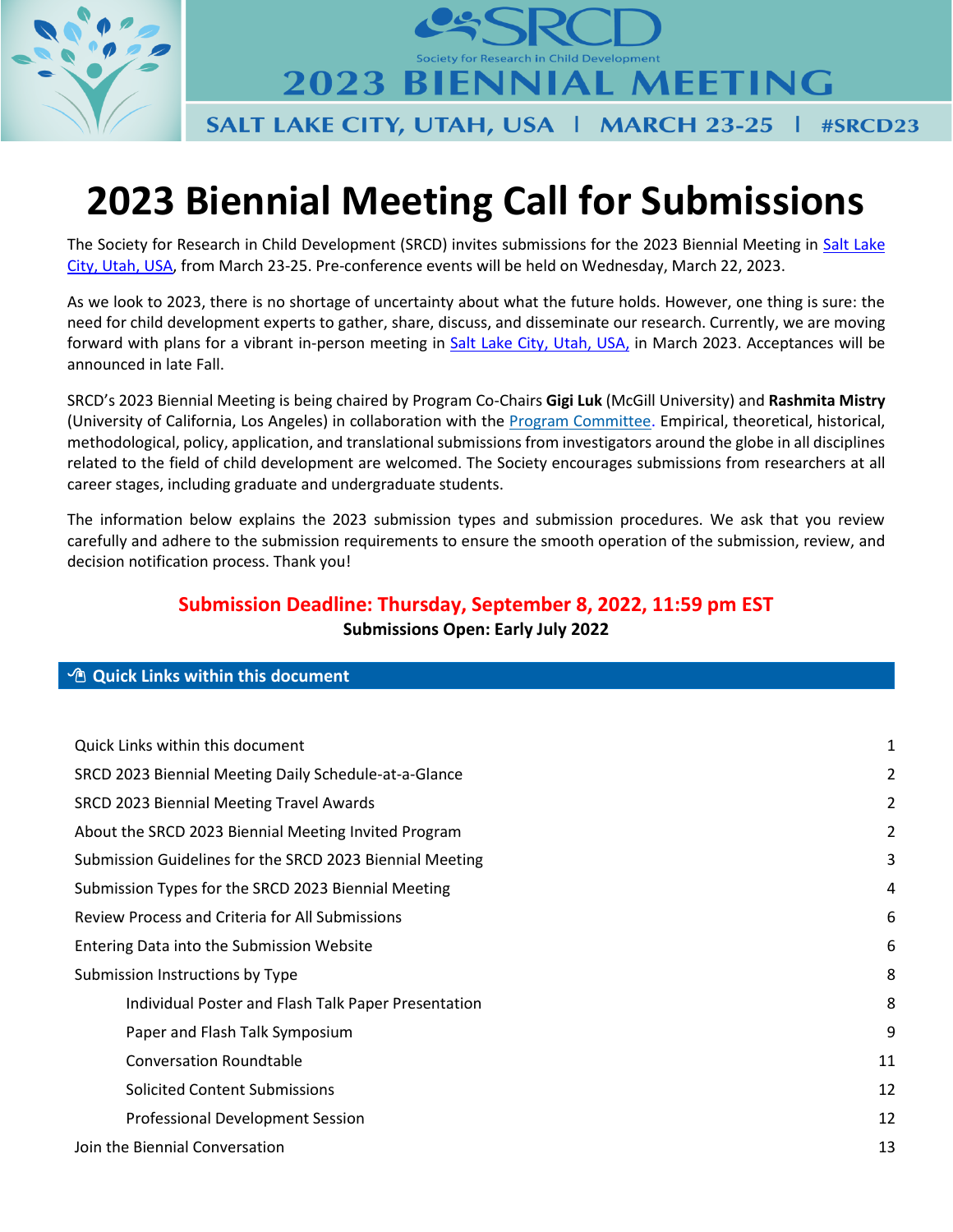## <span id="page-1-0"></span>**SRCD 2023 Biennial Meeting Daily Schedule-at-a-Glance**

#### *\*Subject to Change*

#### **Wednesday, March 22, 2023**

- Pre-Conferences (SRCD-sponsored and affiliate)
- SRCD committee and caucus meetings
- Teaching Institute
- Frances Degen Horowitz (FDH) Scholars Program\*

#### **Thursday, March 23, 2023**

- Welcome Reception & Presidential Address
- Invited Program Sessions
- Submitted Program Sessions
- Lunch with Leaders

#### **Friday, March 24, 2023**

- Invited Program Sessions
- Submitted Program Sessions
- Breakfast/Lunch with Leaders
- Awards Ceremony & Member Meeting
- Presidential Reception

#### **Saturday, March 25, 2023**

- Town Hall Meeting
- Invited Program Sessions
- Submitted Program Sessions
- Breakfast/Lunch with Leaders

#### <span id="page-1-1"></span>**SRCD 2023 Biennial Meeting Travel Awards**

#### *\*Subject to Change*

Three types of travel awards are offered as a benefit to SRCD members in support of attendance at the SRCD 2023 Biennial Meeting:

- 1. SRCD International Travel Awards
- 2. SRCD Early Career Travel Awards
- 3. SRCD Graduate Student Travel Awards

Watch your inbox and check the website for additional details about the criteria and application process.

## <span id="page-1-2"></span>**About the SRCD 2023 Biennial Meeting Invited Program**

SRCD's invited program for the 2023 Biennial Meeting will highlight research, policy, and practice in child development. The Program Committee:

- a) considered the broad map of developmental science, practice, and policy with the aim of representing key areas of interest for the entire Society,
- b) took steps to coordinate with caucuses, committees, consortia, and SRCD staff to solicit recommendations for the invited program, and
- c) reviewed feedback from past meetings to identify areas of growth for the 2021 meeting.

The Invited Program aims to be transdisciplinary, inclusive, and accessible in many ways. Special considerations include highlighting research connecting child development to current affairs such as the climate crisis and displacement. The Invited Program Co-chairs sought to prioritize diversity broadly, including topics, local and international representation, interdisciplinarity, and speakers' positionality. We sought to develop a program that reflects the multiple interests and professional goals of our scientific community.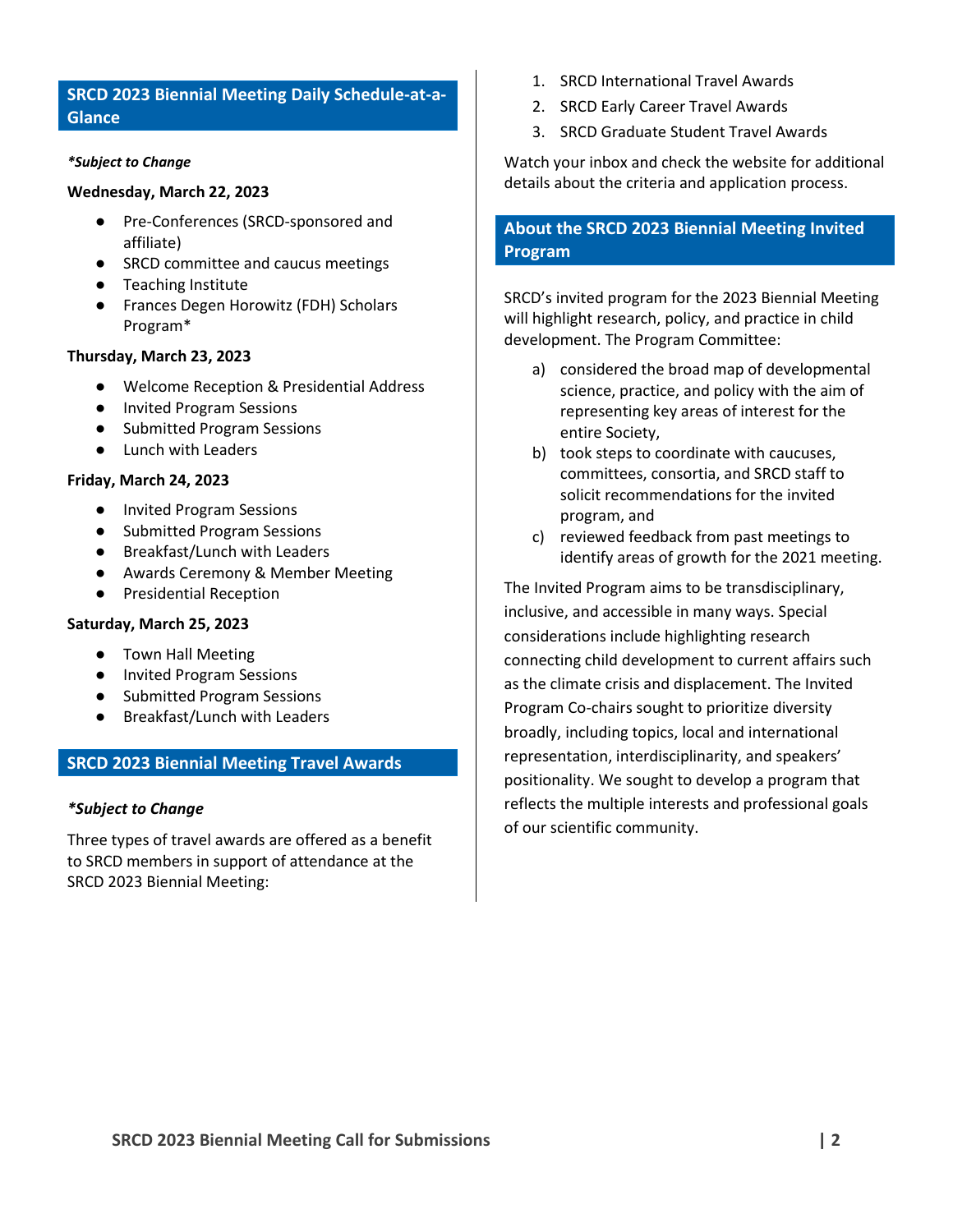# **Submission Guidelines for the SRCD 2023 Biennial Meeting**

- <span id="page-2-0"></span>**1. Members and Nonmembers are limited to Two Presenting Roles.**
- **2. Presenting Roles are:**
	- **a.** Presenting Author of an Individual Poster or Paper
	- **b.** Presenting Author of a Paper in a Paper Symposium
	- **c.** Moderator of a Conversation Roundtable
	- **d.** Panelist in a Conversation Roundtable
	- **e.** Organizer of a Professional Development Session
	- **f.** Presenter in a Professional Development Session
	- **g.** The roles of Chair and Discussant *do not count* as presenting roles; however, these roles are protected from schedule conflicts.
	- **h.** The role of Flask Talk symposium moderator *does not count* as presenting role; however, these roles are protected from schedule conflicts.
	- **i. Any role in the SRCD Invited Program Sessions** *does not count* as a presenting role; however, these roles are protected from schedule conflicts.

#### *Additional Considerations:*

- 1. Presenting Roles (*see guidelines above*) are protected from schedule conflicts.
- 2. Each presenting role in the same submission counts as one presenting role (*e.g., if you are a presenting author of two papers in the same symposium, you have 2 presenting roles)*.
- 3. There is no limit to the number of authors for a paper or poster. Non-presenting Author roles:
	- *are not protected* from schedule conflicts*.*
	- *do not count* toward the maximum number of 2 presenting roles.
- 4. Do not submit the same material more than once time (e.g., as a poster and as a symposium presentation or as a paper in two symposia).
- 5. Submissions must present sufficient data—coded and analyzed, even if not yet complete—to provide a basis for reviewer evaluation except for POSTERS ONLY. Poster submissions will be accepted for a study that you plan to conduct (or have collected already but not analyzed), and pre-register your hypotheses & data analysis plans. The data analysis should be completed before the conference to include the results and conclusion in the presentation.
- 6. During the submission process, you will be asked to select both a primary and secondary [review panel.](https://www.srcd.org/sites/default/files/file-attachments/2023%20SRCD%20Panels%20and%20Topics.pdf)
- 7. **Plan and submit early!**
	- The [submission website](https://www.srcd.org/event/srcd-2023-biennial-meeting/call-submissions) will open in early July 2022.
	- You may edit your submission at any time prior to the submission deadline.
	- View and/or print your submission proof and review it carefully.
	- **No changes can be made after the submission deadline, Thursday, September 8, 2022.**
- 8. All biennial meeting attendees, including those in a presenting role, must register with the appropriate registration fee.
- 9. SRCD membership is not required for submission; however, we encourage you to take advantage of the [benefits of membership:](http://www.srcd.org/membership) Members in the Society are offered a significant discount on conference registration in addition to the eligibility for a variety of Society resources and initiatives. *For membership questions please contact the SRCD Membership department at [membership@srcd.org](mailto:membership@srcd.org)*

Questions regarding the submission process? Please contact the SRCD Program Office at [programoffice@srcd.org.](mailto:programoffice@srcd.org)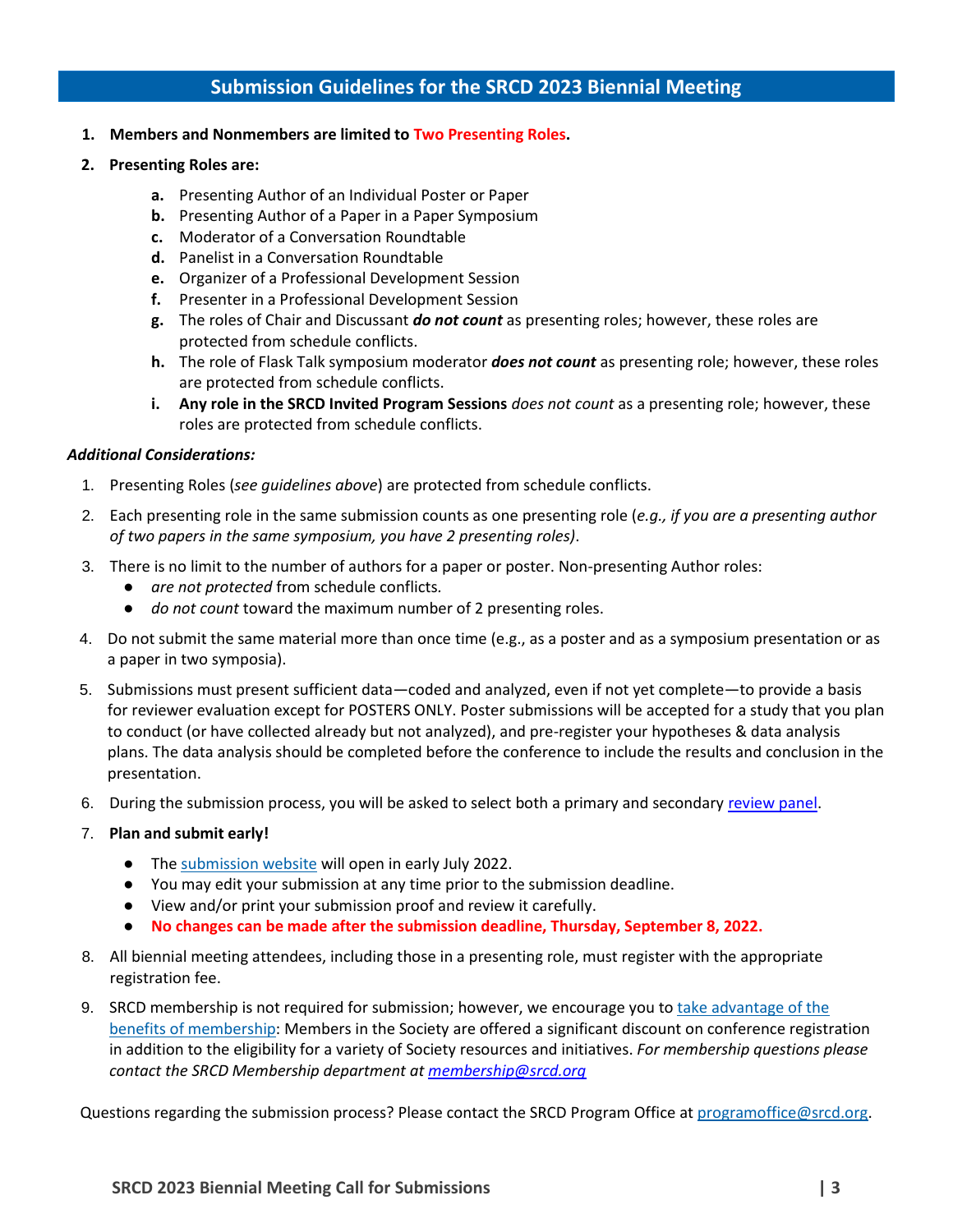## **Submission Types for the SRCD 2023 Biennial Meeting**

<span id="page-3-0"></span>**1. Individual Poster Presentation.** Posters are individual, free-standing research presentations. They are the appropriate format when material can be explained briefly, is suited for graphic or visual presentation, and/or the presenter would benefit from high levels of interaction and discussion. Each poster occupies one 8 ft (2.44 m) wide x 4 ft (1.22 m) high poster board. Poster submissions will be accepted with either a regular poster abstract or pre-registration abstract.

**Regular Poster Abstract:** Abstract for the study where the data have already been collected and analyzed. **Brought back for 2023! Pre-registration Abstract:** Abstract for a study that you plan to conduct (or have collected already but not analyzed), and pre-register your hypotheses & data analysis plans. The data analysis should be completed before the conference to include the results and conclusion in the presentation.

**Poster submissions will be accepted with either a regular poster abstract or a pre-registration abstract.**

- **Individual posters will be displayed in 45-minute sessions.**
- $\sqrt{2}$  [Jump to the submission instructions for Individual Poster Presentations.](#page-7-1)
- **2. Flash Talk Paper Presentation.** A flash talk is an 8-minute free-standing research presentation highlighting the key attributes of a research study and may include 5-8 slides. Individual or flash talk symposium submissions will be accepted.

**Individual Submissions:** 3-4 individual flash talk presentations will be thematically organized and included in one session with an assigned moderator engaging the audience in discussion. Flash talk papers that are highly rated but cannot be accepted under this category (either because there are not 3-4 related papers on the topic, or the maximum number of flash talk sessions has been reached) will become **Individual Poster Presentations if and only if submitters have indicated that they would like to present the research as a poster**.

**New for 2023! Flash Talk Symposium Submissions:** A cohesive cluster of 3-4 flash talks from multiple institutions focused on a specific topic and emphasizing conceptual issues and an integration of findings. **Submissions must include a moderator.**

Serving as a moderator for a Flask Talk symposium does not count as a presenting role; however, this role is protected from schedule conflicts.

- Flash Talk Sessions and Symposium will be presented in **45-minute sessions.**
- $\sqrt{2}$  [Jump to the submission instructions for Individual Flash Talk Presentations.](#page-7-1)
- **3. Paper Symposium.** A cohesive cluster of research presentations and theoretical perspectives focused on a specific topic and emphasizes conceptual issues and an integration of findings **with representation from multiple institutions.** In this traditional format, the chair briefly presents the theme of the symposium, presenters speak for 15 minutes each, and a discussant provides an overview. At least 15 minutes MUST be set aside for audience discussion. Requirements: 1 chair with an optional 2nd chair if there is no discussant, 3 presentations plus 1 discussant, or 4 presentations.
	- Total time allotted to a session: 90 minutes.
	- $\sqrt{2}$  Jump to the submission instructions for Paper Symposia.
- **4. Conversation Roundtable.** This format is intended as a forum for a discussion of overarching questions/issues, not for the presentation of specific research findings. The roundtable is an engaging conversation between three or four scholars and the audience about ideas, methods, or professional- and research-related experiences. **A conversation roundtable must have representation from multiple institutions.** A central question or theme should serve as a focus for the roundtable. The broader purpose of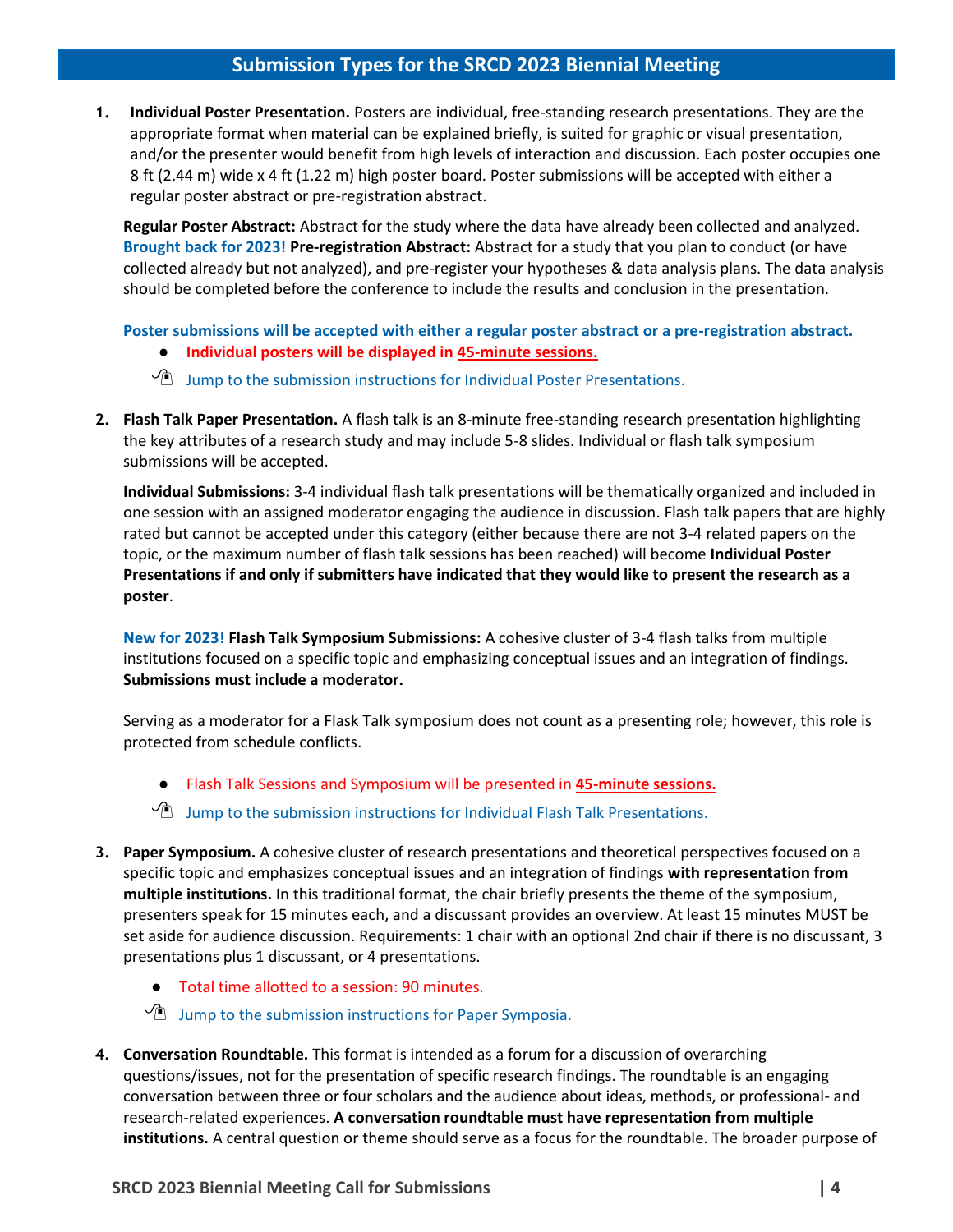a roundtable is to encourage networking among individuals or groups who may benefit from shared experiences or from hearing different views on a topic. The audience must be given 30 minutes to respond to the questions/issues raised and to introduce additional questions and comments to the panel.

- Conversation Roundtables do not include PowerPoint slides or other audio-visual equipment.
- Total time allotted to a session: 90 minutes.
- $\sqrt{2}$  [Jump to the submission instructions for Conversation Roundtables.](#page-10-0)
- **5. RETURNING for 2023! Solicited Content Submissions. To attract submissions on topics of high priority,** the Program Committee invites submissions related to specific content. Each submission will be reviewed by a peer panel, like other submissions. There will be an individual panel for each content area:

#### a. **COVID-19 Related**

The Program Committee invites submissions related to the COVID-19 pandemic. These sessions may include a poster, flash talks, paper symposia, or conversation roundtable discussion on the impact of the pandemic (which includes pandemic-influenced public discourse, xenophobia, etc.) on child development. Submissions may include research, policy, or practices and may describe the completed work or the in-progress work that submitters anticipate being completed by the time of the biennial meeting.

#### b. **NEW for 2023! Displacement Related**

The Program Committee invites submissions on the topic of displacement (i.e., involuntary or forced migration). Topics including, but are not limited to, natural disasters and climate change, economic hardship, racial/ethnic and/or religious persecution, war, and conflict with a focus on implications for child development are invited. These sessions may include posters, flash talks, paper symposia, conversation roundtables, or professional development sessions on research, policy, or practices that provide better insight into phenomena, mechanisms, and/or interventions related to displacement.

#### c. **NEW for 2023! Environmental Justice**

The Program Committee invites submissions on topics related to environmental justice (e.g., inequities in the impact of climate change, environmental toxins, focus on built and natural environments such as neighborhoods and green spaces) and impacts on child development. These sessions may include posters, flash talks, paper symposia, conversation roundtables, or professional development sessions on research, policy, or practices that provide better insight into phenomena, mechanisms, and/or interventions related to environmental justice.

#### d. **Indigenous Children and Families**

The Program Committee invites submissions on Indigenous children and families. These sessions, which should take a strengths-based approach and feature Indigenous voices, may include posters, flash talks, paper symposia, conversation roundtables, or professional development sessions on research or practices that provide better insight into phenomena, mechanisms, and/or interventions related to Indigenous children's health and wellbeing.

#### e. **Global South**

The Program Committee invites submissions on child development research, practice, and/or policy relevant to the Global South, occurring in the Global South, or being conducted by individuals based in institutions within the Global South. These sessions may include posters, flash talks, paper symposia, conversation roundtables, or professional development sessions highlighting issues related to the Global South.

#### f. **Anti-Racism Research or Interventions**

Building on the ongoing work of SRCD's Anti-racism Taskforce and guiding principles of antiracism and anti-bias, the Program Committee invites submissions on topics related to anti-racism and anti-bias, and child development. These sessions may include posters, flash talks, paper symposia, conversation roundtables, or professional development sessions on research, policy or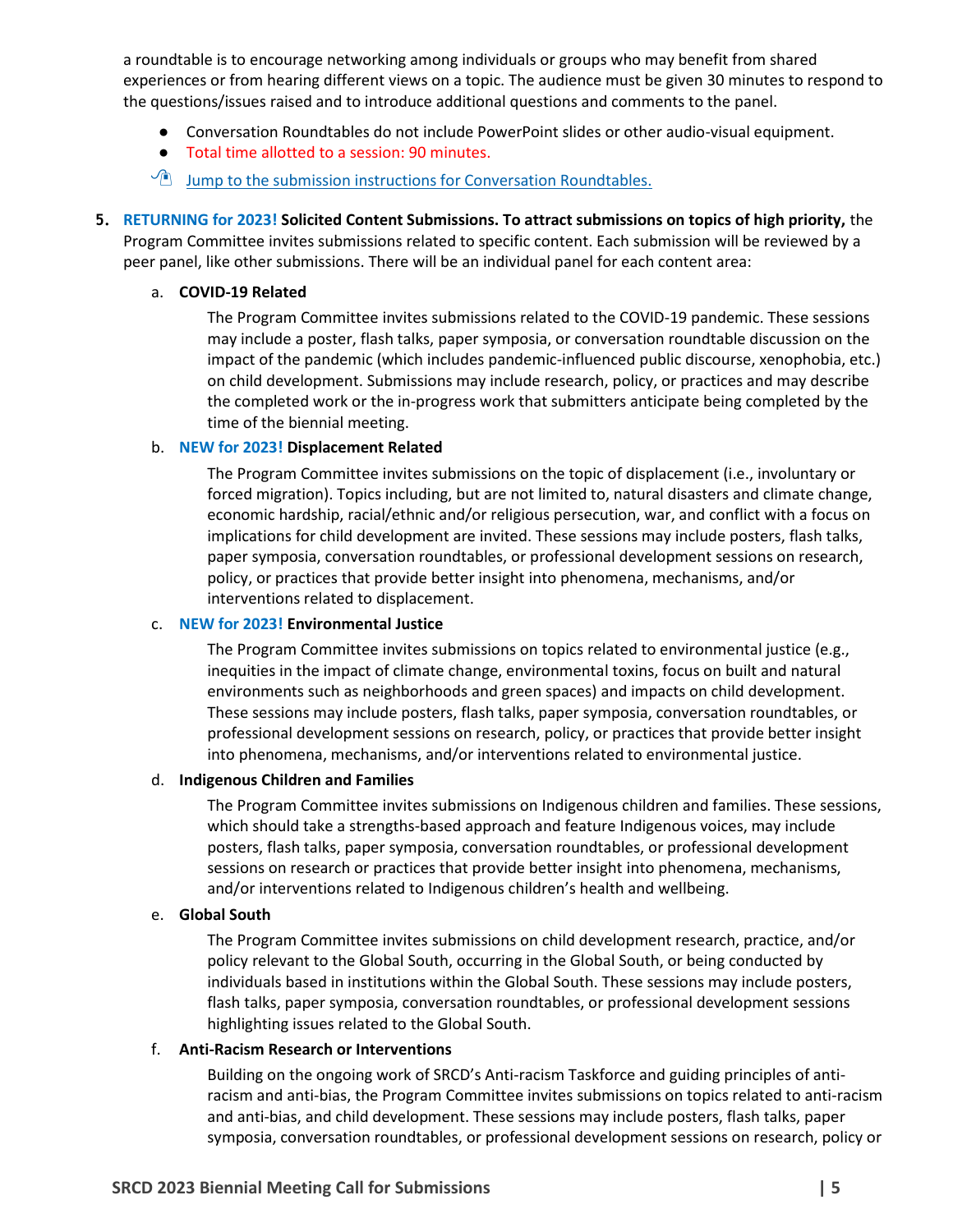practices, and interventions that incorporate cutting-edge or novel approaches related to these areas.

**Note:** All submissions to solicited content panels should conform to the SRCD guidelines for the selected presentation format (e.g., posters, flash talk presentations, symposium, workshop, conversation roundtable instructions).

- Total time allotted to a session: 45 or 90 minutes.
- $\sqrt{2}$  [Jump to the submission instructions for Solicited Content Submissions.](#page-11-0)
- **6. Professional Development Session.** Submissions are geared towards a professional development track dedicated to a series of sessions on topics designed to build capacity in several areas. Examples of topics include, but are not limited to, science communication, promoting scholarly work through social media, mentoring for diversity, social and science policy activism, increasing diversity and representativeness in the conduct and teaching of developmental science, and data sharing. Each session should include interactive exercises and attendee engagement. The format can involve a single organizer or a team of participants.
	- Professional Development Sessions must be submitted to Panel 31.
	- Total time allotted to a session: 90 minutes.
	- $\sqrt{2}$  [Jump to the submission instructions for Professional Development Sessions.](#page-11-1)

# <span id="page-5-0"></span>**Review Process and Criteria for All Submissions**

- 1. Paper/Flash talk Symposia, Conversation Roundtables, and Professional Development Sessions *must* have representation from multiple institutions.
- 2. Reviewers should consult SRCD's [strategic plan](https://www.srcd.org/about-us/mission-scientific-vision) before evaluating submissions that are of equivalent scientific merit.
- 3. Submissions are peer-reviewed according to the followin[g criteria:](https://www.srcd.org/event/srcd-2023-biennial-meeting/call-reviewers)
	- a. Representing leading-edge research in accordance with SRCD's strategic plan.
		- The SRCD strategic plan is intended to represent the future of the field as being interdisciplinary, international, attending to culture and diversity in an appropriate way, and/or having serious implications for policy. Hence, submissions with one or more of these qualities signify that they represent leading edge research that is desirable for the Biennial Meeting program.
	- b. Clarity of formulation/conceptualization
	- c. Adequacy of methods
	- d. Appropriateness of interpretations
	- e. Importance of topic
- 4. A submission that does not adhere to the rules and procedures will either receive a low rating or be disqualified from review. For example,
	- a. Do not include author names or other identifying material (i.e., grant support) in a poster or symposium submission. This will result in the submission being disqualified.
	- b. Submitting material more than once could result in a submission not being reviewed.
	- c. The abstract lacks sufficient data—coded and analyzed, even if not yet complete—to provide a basis for reviewer evaluation. Evaluation of the methods will be sensitive to qualitative and case study approaches as well as quantitative approaches.

## **Entering Data into the Submission Website**

<span id="page-5-1"></span>**Please note:** The [submission website](https://www.srcd.org/event/srcd-2023-biennial-meeting/call-submissions) will open in early July 2022**.** Information you enter is what will appear in the online program. **Changes cannot be made** *after* **the submission deadline, Thursday, September 8, 2022.**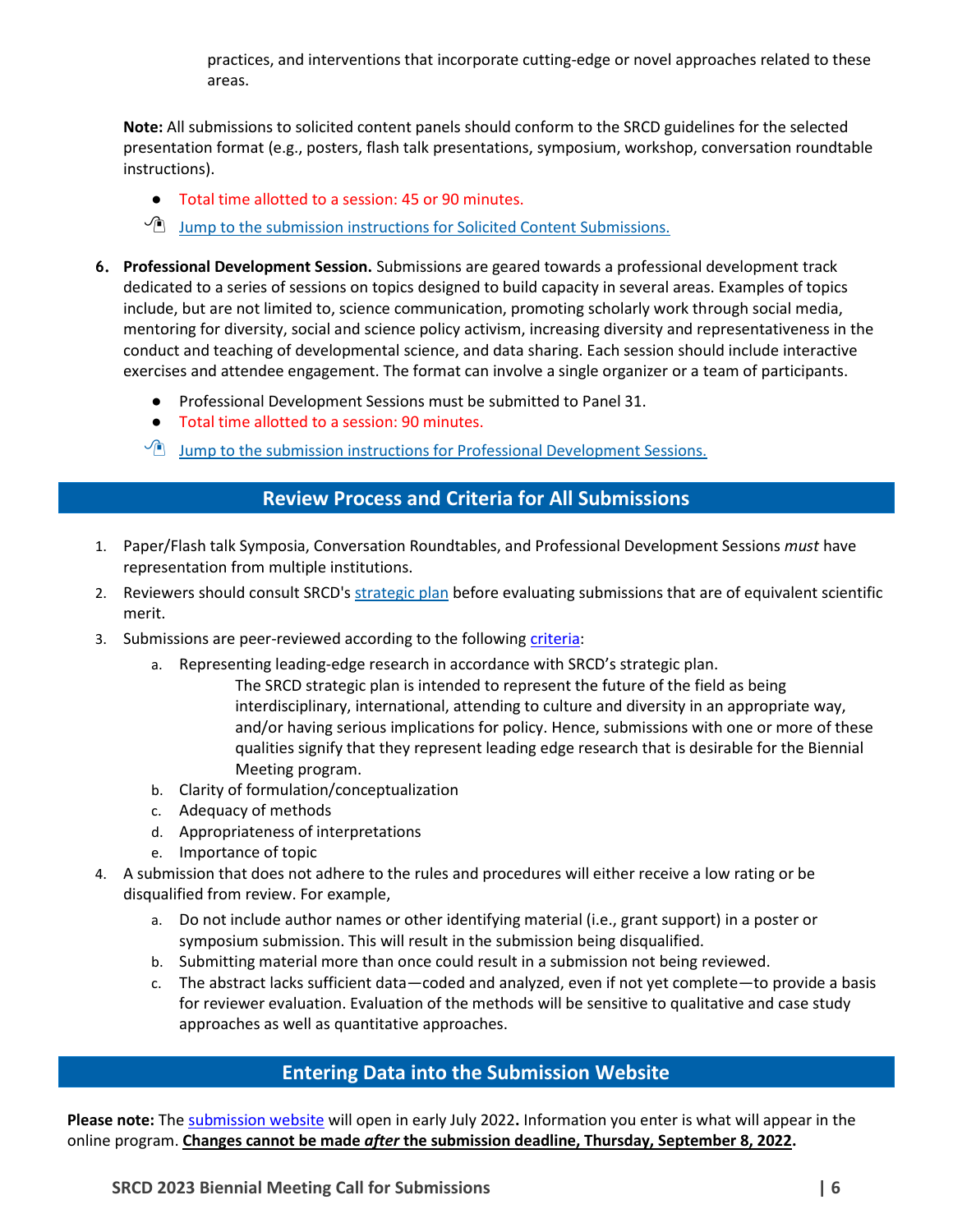- 1. **Please enter a** *complete, formal* **name** (*e.g., Samuel T. Jones; H. Harrison Smith-Barton),* **current email address,** and **affiliation for each person.** Please do not enter author names in all upper-case letters or all lower-case letters. This requirement serves to uniquely identify a person included in your submission and ensures that authors receive email communications regarding the decision status of the submission.
- 2. **Titles:** Enter a title for the submission with no more than 15 words. Use mixed-case letters (upper-case for the first letter of all words with 4 or more letters and lower-case letters for the remainder of the words) and appropriate punctuation.
- 3. **One person must enter all information for an entire submission**.
- 4. **Integrative statements, abstracts, and descriptions** entered for submissions must be typed or copied and pasted into a text box on the submission website.

**NOTE: Your integrative statement and/or abstract should be in final form as it will be viewable in the online program.**

- 5. **File Uploads:** All graphics must be incorporated into one single file. **The document should clearly identify the presentation it refers to and not contain any author information or it will be disqualified**. The file must be in Adobe PDF format. Upload this document at the end of the submission process.
- 6. **Group Authorship** (e.g., consortia, projects, programs) may be entered in the specified field during the "authors" step of the submitting process.
- 7. **Individual requests regarding scheduling** may be made at the time of submission by entering them in the "details" step. Due to the complexities of the SRCD program scheduling process, only justified requests will be addressed, so please include the *reason for your scheduling request*. SRCD will attempt to accommodate needs in the scheduling process; however, there is no guarantee that all requests can be met.

*Questions about submissions?* Please contact the SRCD Program Office at [programoffice@srcd.org.](mailto:programoffice@srcd.org)

*Questions about SRCD membership?* Please contact the SRCD Membership department at [membership@srcd.org](mailto:membership@srcd.org)

# **Submission Deadline: Thursday, September 8, 2022, 11:59 pm EST**

**Submissions Open: Early July 2022**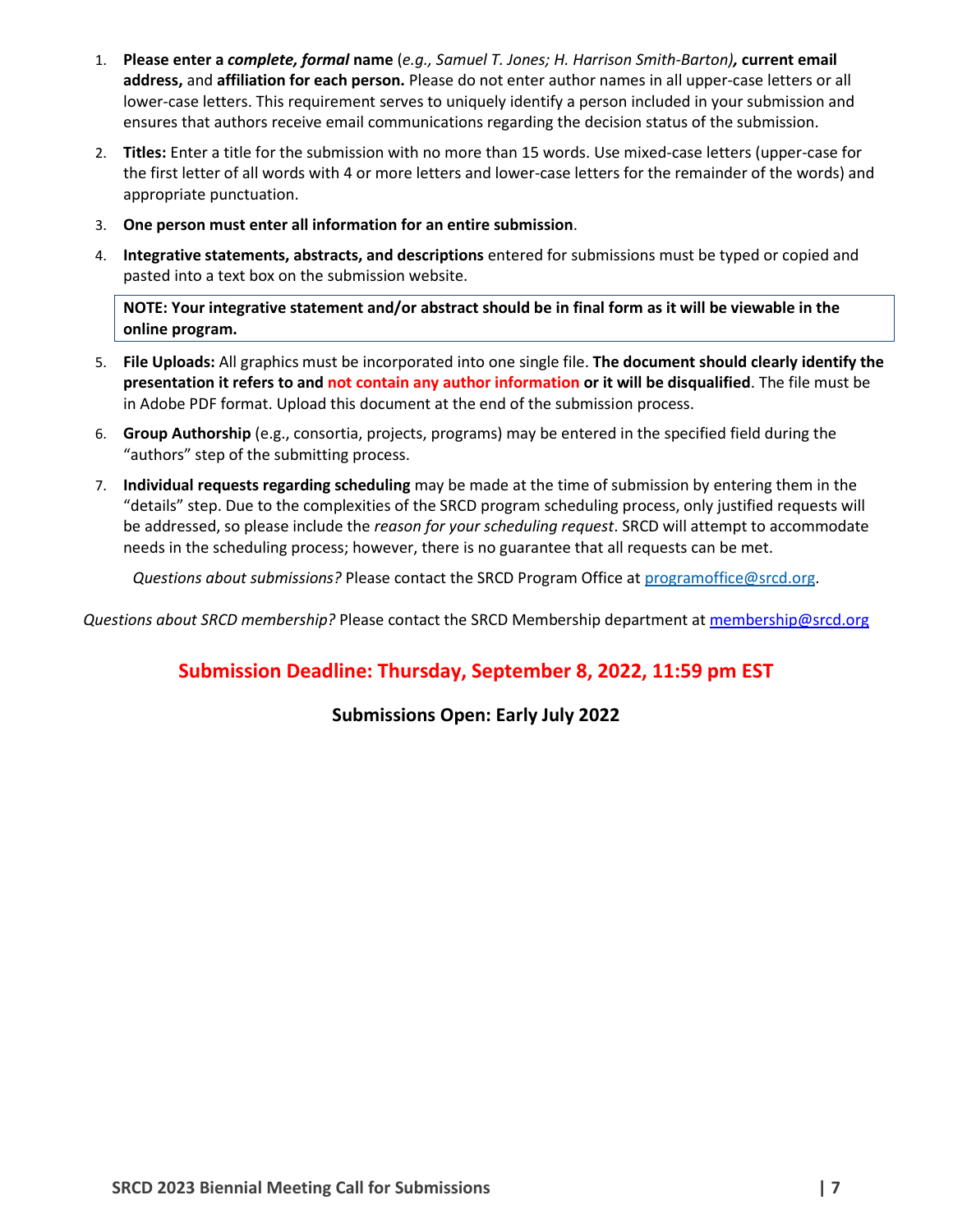#### <span id="page-7-1"></span><span id="page-7-0"></span>**Individual Poster and Flash Talk Paper Presentation**

Please keep in mind that:

- Each poster occupies one 8 ft (2.44 m) wide x 4 ft (1.22 m) high poster board**.** Pushpins will be provided.
- **Reviewers may consider SRCD's [strategic plan](https://www.srcd.org/about-us/mission-scientific-vision)** when evaluating submissions that are of equivalent scientific merit.
- Accepted presenters are welcome to create their posters using this [alternative method.](https://www.youtube.com/watch?v=1RwJbhkCA58&feature=youtu.be)

#### **Role Descriptions**

- **Presenting Author:** This author must be the person who presents the individual presentations within the symposium. *This is a presenting role and is protected against schedule conflicts.*
- **Non-presenting Authors:** This role *is not* protected against schedule conflicts and *does not count* against the maximum number of 2 presenting roles.

#### *What you will need to submit an Individual Poster and/or a Flash Talk Paper Presentation:*

- 1. Enter a title for your submission with **no more than 15 words**. Use mixed-case letters and appropriate punctuation in your title.
- 2. Select a primary and secondary [review panel.](https://www.srcd.org/sites/default/files/file-attachments/2023%20SRCD%20Panels%20and%20Topics.pdf)
- 3. **Enter a full name, affiliation, and email address for each author. Do not enter author names in all upper-case letters or all lower-case letters.** This information establishes a unique identifier for each author, ensuring that submitters receive a decision status notification for the submission. **Identify the presenter of the submission.** If an author is in the database more than once, we kindly request that you notify SRCD at [programoffice@srcd.org](mailto:programoffice@srcd.org) so that duplicate records can be merged to avoid scheduling conflicts.
- 4. In the case of "group authorship" (consortium, program, etc.), use the "Group Authors" field of the submitting process. **Do not enter individual authors in your submission in the Group Author field** or they will not be seen in the program!

**NOTE: Do not include research funding support anywhere in your submission!** The appropriate place to acknowledge research funding support is in your presentation (should the submission be accepted).

- 5. Enter an *abstract* with **a maximum of 500 words**. Your abstract must be typed or copied and pasted into the submission website. *The abstract will be viewable in the online program.*
	- a. **Single-space** your abstract.
	- b. **Do not** include the title in the abstract.
	- c. **Do not** include author names or other identifying information in your abstract.
	- d. Use standard reference citations (last name[s], year) but **do not** include a reference list.
- 6. Graphics are encouraged *but are optional*; they **do not** count toward the maximum word count for an abstract. The two graphics allowed may be:
	- 2 tables, *or*
	- 2 figures, *or*
	- 1 table plus 1 figure.

<span id="page-7-2"></span>**File Uploads:** All graphics must be incorporated into one single file. **The document should not contain any author information, or it will be disqualified**. The file must be in Adobe PDF format. You will upload this document at the end of the submission process.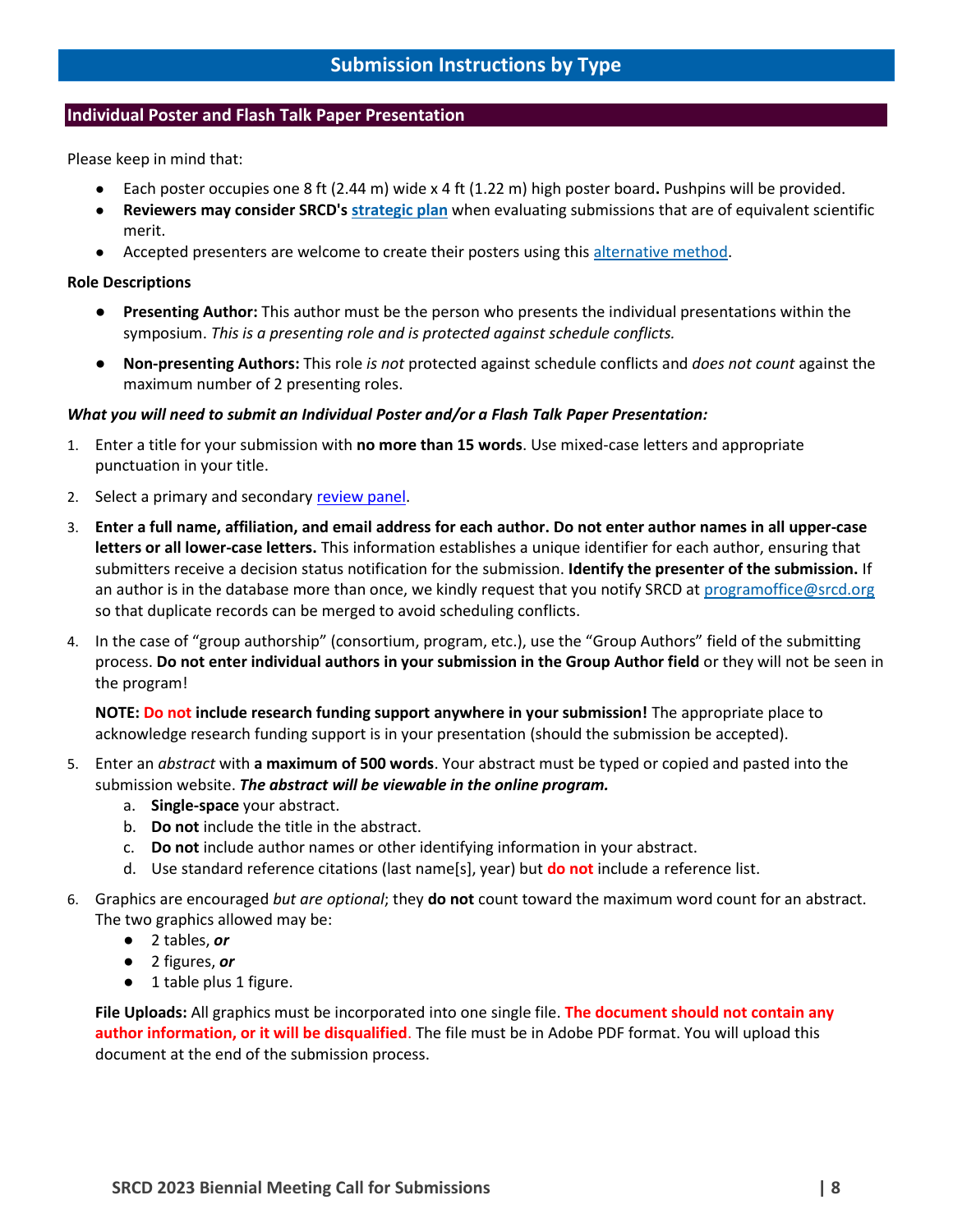#### <span id="page-8-0"></span>**Paper and Flash Talk Symposium**

Please keep in mind that:

- **Paper and Flash Talk Symposia must be organized and submitted as a group of presentations.** SRCD does *not* organize symposia. A chair is required; a discussant is optional.
- **Paper and Flash Talk Symposia must have representation from multiple institutions.**
- **Reviewers should consult SRCD's [strategic plan](https://www.srcd.org/about-us/mission-scientific-vision)** when evaluating submissions that are of equivalent scientific merit.

#### **Role Descriptions**

- **Chair (required for Paper Symposium ONLY)**: 2 chairs are permitted if there is no discussant. A chair enters all information into the submission website for the Paper Symposium. The chair(s) organizes and directs the symposium session, introduces the presenters, and ensures that time limits are strictly observed. The chair(s) should be prepared to lead, stimulate, and coordinate the 30-minute open discussion with the audience. This role is protected against schedule conflicts *but does not count* toward the maximum number of 2 presenting roles.
- **Discussant (optional if only one Chair - Paper Symposium ONLY)**: The role of a discussant is to comment on the papers included in the symposium. This role is protected against schedule conflicts but does not count toward the maximum number of 2 presenting roles.
- **Presenting Author:** This author must be the person who presents the individual presentations within the symposium. This presenting role is protected against schedule conflicts.
- **Moderator (required for Flash Talk ONLY**): 1 moderator is required. The moderator organizes the symposium and enters all information into the submission website. Communicate with all Presenting Author prior to the meeting. Collect and compile the PowerPoint presentations. Decide on the order of paper presentations. Keep time; 6 minutes for each paper presentation. Moderate the discussion (20 minutes). *This is a presenting role and is protected against schedule conflicts*
- **Non-presenting Authors:** These roles *are not* protected against schedule conflicts and *do not count* against the maximum number of two presenting roles.

#### **Integrative Statement and Abstract**

- Prepare a 250-word **integrative statement** that summarizes the nature and significance of the proposed symposium topic. Integrative statements will be viewable in the online program.
- Prepare a 500-word **abstract** for each paper that describes the material to be presented (introduction, hypotheses, study population, methods, results). Abstracts will be viewable in the online program.

#### **Number of Presentations Allowed - Paper Symposium ONLY**

- A Chair and at least 3 papers are required; 4 papers are maximum. A Discussant is optional and allowed only with 3 papers. There are 3 possible combinations:
	- $\checkmark$  1 chair + 3 or 4 papers
	- $\sqrt{2}$  chairs + 3 or 4 papers
	- $\checkmark$  Chair + Discussant + 3 papers

#### *What you will need to submit a Paper Symposium:*

- 1. Enter a title for the submission with **no more than 15 words**. Use mixed-case letters and appropriate punctuation in your title
- 2. Select a primary and secondary [review panel.](https://www.srcd.org/sites/default/files/file-attachments/2023%20SRCD%20Panels%20and%20Topics.pdf)
- 3. **Enter a full name, affiliation, and email address for each author**. **Do not enter author names in all upper-case letters or all lower-case letters.** This information establishes a unique identity for each person, ensuring that submitters receive a decision status notification for the submission. **Identify the chair(s), discussant (optional),**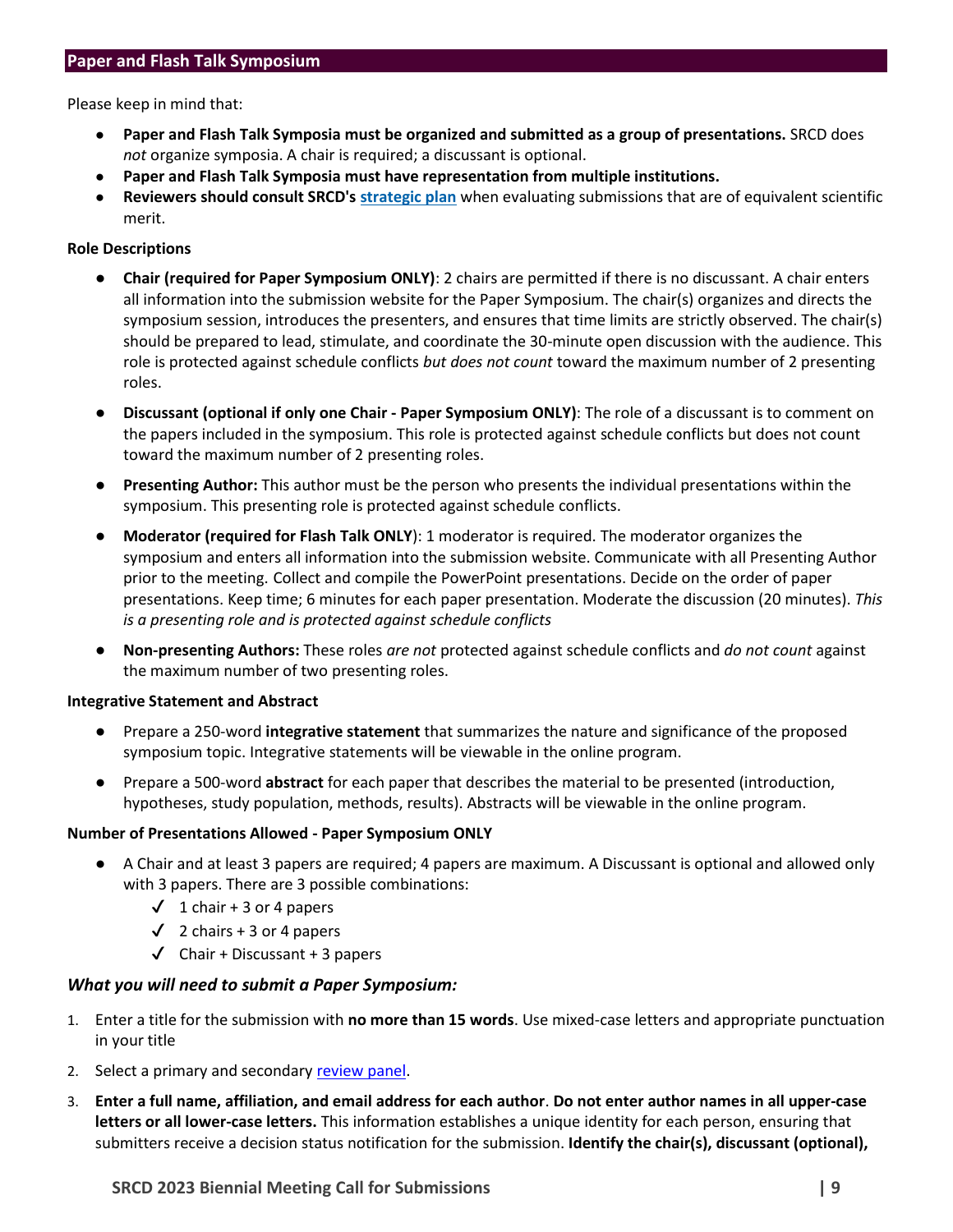**and the presenter of each paper.** If an author is in the database more than once, we kindly request that you notify SRCD a[t programoffice@srcd.org](mailto:programoffice@srcd.org) so that duplicate records can be merged to avoid scheduling conflicts.

4. In the case of "group authorship" (consortium, program, etc.), use the "Group Authors" field of the submitting process. **Do not enter individual authors in the submission in the Group Author field** or they will not be seen in the program!

**NOTE: Do not include research funding support anywhere in your submission!** The appropriate place to acknowledge research funding support is in your presentation (should the submission be accepted).

- 5. Enter an *integrative statement* with **a maximum of 250 words**. Your integrative statement must be typed or copied and pasted into the submission website.
	- a. **Single-space** the integrative statement.
	- b. **Do not** include the title in the integrative statement.
	- c. **Do not** include names or other identifying information in the integrative statement.
- 6. Enter an *abstract* with **a maximum of 500 words** *for each presentation* in the symposium. Abstracts must be typed or copied and pasted into the submission website.
	- a. **Single-space** the abstract.
	- b. **Do not** include the title in the abstract.
	- c. **Do not** include names or other identifying information in the abstract.
	- d. Use standard reference citations (last name[s], year) but do not include a reference list.
- 7. Graphics are encouraged *but are optional*; they do not count toward the maximum word count for the abstract. The two graphics allowed per paper may be:
	- 2 tables, *or*
	- 2 figures, *or*
	- 1 table plus 1 figure.

**File Uploads:** A SINGLE document containing figures and/or tables for ALL the presentations in the symposium will be uploaded. Create a document that clearly identifies which presentation it refers to. *Do NOT include any author information on this document or it will be disqualified.* The file must be in Adobe PDF format. **You will upload this document at the end of the submission process**.

#### *What you will need to submit a Flash Talk Symposium:*

- 3. Enter a title for the submission with **no more than 15 words**. Use mixed-case letters and appropriate punctuation in your title
- 4. Select a primary and secondary [review panel.](https://www.srcd.org/sites/default/files/file-attachments/2023%20SRCD%20Panels%20and%20Topics.pdf)
- 6. **Enter a full name, affiliation, and email address for each author**. **Do not enter author names in all upper-case letters or all lower-case letters.** This information establishes a unique identity for each person, ensuring that submitters receive a decision status notification for the submission. **Identify the moderator and the presenter of each paper.** If an author is in the database more than once, we kindly request that you notify SRCD at [programoffice@srcd.org](mailto:programoffice@srcd.org) so that duplicate records can be merged to avoid scheduling conflicts.
- 7. In the case of "group authorship" (consortium, program, etc.), use the "Group Authors" field of the submitting process. **Do not enter individual authors in the submission in the Group Author field** or they will not be seen in the program!

**NOTE: Do not include research funding support anywhere in your submission!** The appropriate place to acknowledge research funding support is in your presentation (should the submission be accepted).

- 8. Enter a *symposium description* with **a maximum of 250 words**. Your description must be typed or copied and pasted into the submission website.
	- a. **Single-space** the symposium description.
	- b. **Do not** include the title in the symposium description.
	- c. **Do not** include names or other identifying information in the symposium description.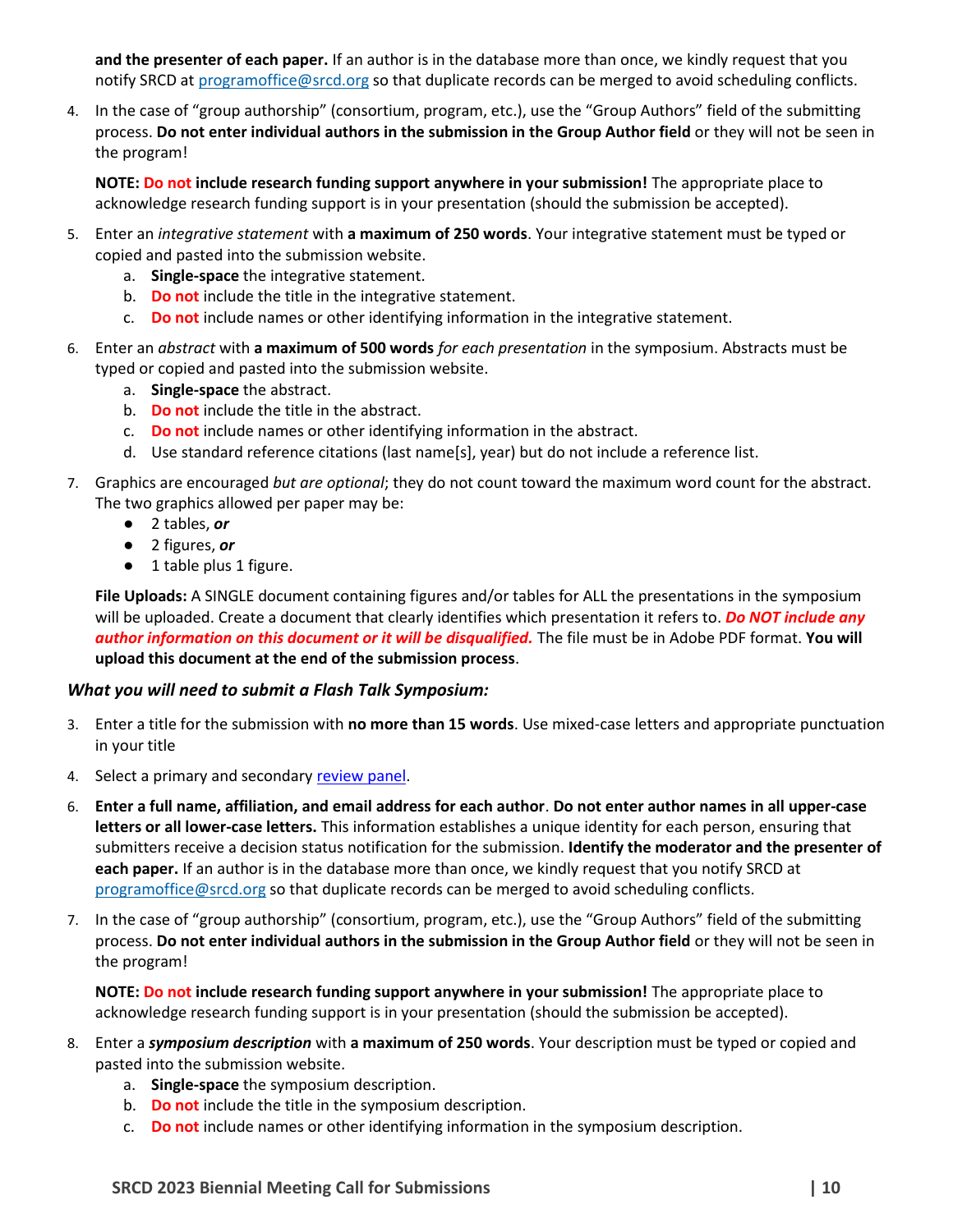- 8. Enter an *abstract* with **a maximum of 500 words** for each paper presentation in the symposium. Abstracts must be typed or copied and pasted into the submission website.
	- e. **Single-space** the abstract.
	- f. **Do not** include the title in the abstract.
	- g. **Do not** include names or other identifying information in the abstract.
	- h. Use standard reference citations (last name[s], year) but do not include a reference list.
- 9. Graphics are encouraged but are optional; they do not count toward the maximum word count for the abstract. The two graphics allowed per paper may be:
	- 2 tables, *or*
	- 2 figures, *or*
	- 1 table plus 1 figure.

**File Uploads:** A SINGLE document containing figures and/or tables for ALL the presentations in the symposium will be uploaded. Create a document that clearly identifies which presentation it refers to. **Do NOT include any author information on this document or it will be disqualified.** The file must be in Adobe PDF format. **You will upload this document at the end of the submission process**.

#### <span id="page-10-0"></span>**Conversation Roundtable**

Please keep in mind that:

- **A Conversation Roundtable must have representation from multiple institutions.**
- **Reviewers may consider SRCD's [strategic plan](https://www.srcd.org/about-us/mission-scientific-vision)** when evaluating submissions that are of equivalent scientific merit.
- **A Conversation Roundtable does not include PowerPoint slides – there will not be audiovisual equipment in the room.**

#### **Role Descriptions**

- **Moderator (required**): 1 moderator is required. The moderator organizes the roundtable and enters all information into the submission website. A moderator directs the discussion with and among panelists during the roundtable and makes sure that all participants have an equal opportunity to speak. Moderators are strongly encouraged to incorporate multiple disciplines, diversity, and international participation into their sessions. The moderator presents a list of significant questions to the panelists for comment and interactive discussion. These questions, which may address theoretical and/or methodological issues, should be compelling (e.g., cutting-edge; related to controversies in the field). *This is a presenting role and is protected against schedule conflicts.*
- **Panelists (required):** The 3 or 4 panelists should be prepared to address and debate the questions/topics presented by the moderator and adhere to the timeline provided by the moderator. *This is a presenting role and is protected against schedule conflicts.*

#### **Integrative Statement and Description**

- Prepare a 250-word **integrative statement** that summarizes the nature and significance of the proposed topic. Integrative statements will be viewable in the online program schedule.
- Prepare a 1,000-word **description** of the session, including the questions/topics to be discussed proposed *and the name of the panelist who will address each*. Descriptions are for review purposes only.

#### *What you will need to submit a Conversation Roundtable:*

- 1. Enter a title for your submission with **no more than 15 words**. Use mixed-case letters and appropriate punctuation in your title.
- 2. Select a primary and secondary [review panel.](https://www.srcd.org/sites/default/files/file-attachments/2023%20SRCD%20Panels%20and%20Topics.pdf)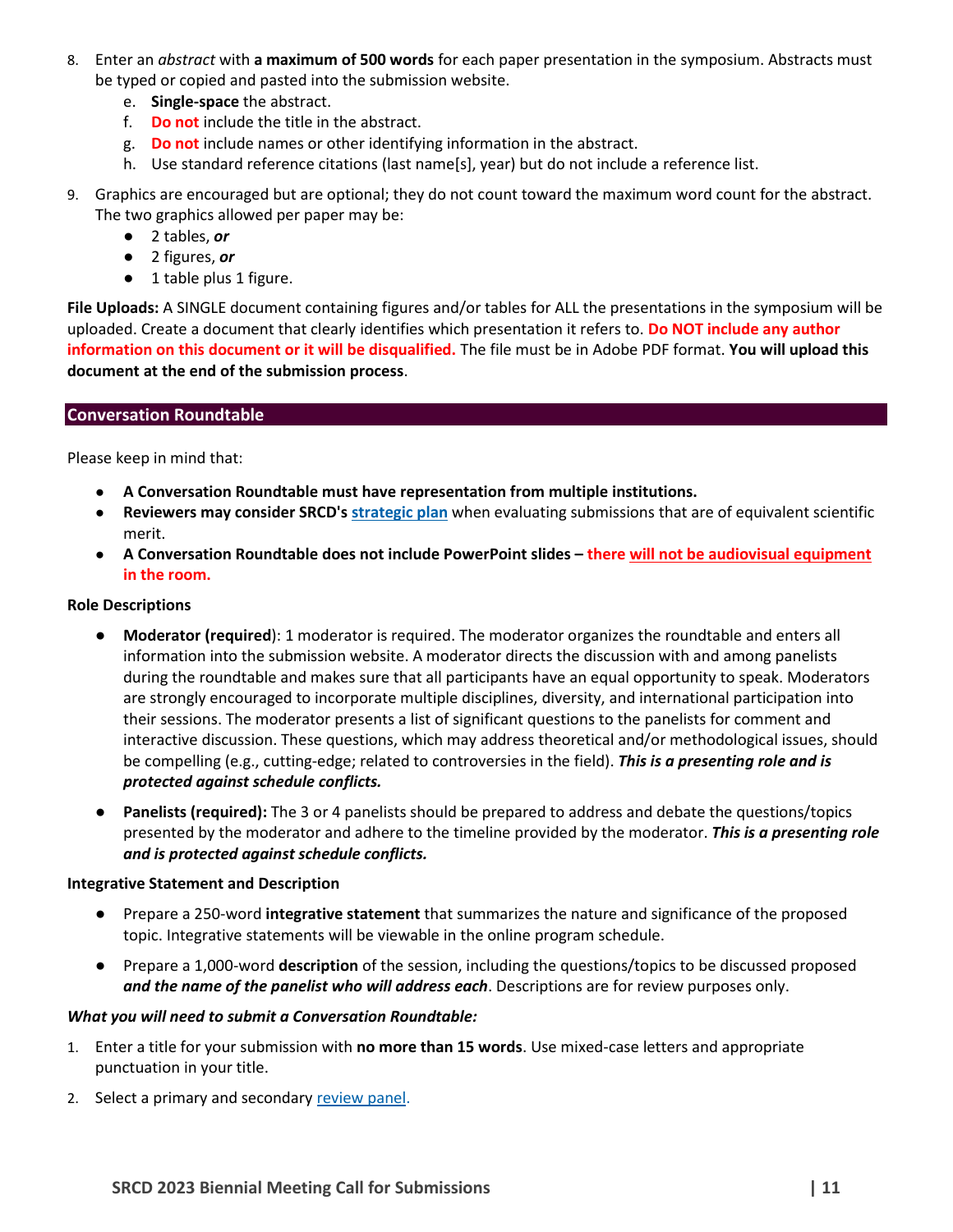- 3. **Enter a full name, affiliation, and email address for each presenter**. Do not enter author names in all upper-case letters or all lower-case letters. This information establishes a unique identity for each person, ensuring that submitters receive a decision status notification for the submission. **Identify the presenter of the submission.** If an author is in the database more than once, we kindly request that you notify SRCD a[t programoffice@srcd.org](mailto:programoffice@srcd.org) so that duplicate records can be merged to avoid scheduling conflicts.
- 4. In the case of "group authorship" (consortium, program, etc.), use the "Group Authors" field of the submitting process. **Do not enter individual authors in the submission in the Group Author field** or they will not be seen in the program!

**NOTE: Do not include research funding support anywhere in your submission!** The appropriate place to acknowledge research funding support is in your presentation (should your submission be accepted).

- 5. **Because of COVID-19:** Indicate if the research has been accepted at another conference. If yes, indicate which conference and whether the research was presented or not.
- 6. Enter an *integrative statement* with **a maximum of 250 words**. Integrative statements must be typed or copied and pasted into the submission website.
	- a. **Single-space** your integrative statement.
	- b. **Do not** include the title in the integrative statement.
	- **c. Include the name of the Moderator.**
- 7. Enter a *description* with **a maximum of 1,000 words**. Your description must be typed or copied and pasted into the submission website.
	- a. **Single-space** your description.
	- b. **Do not** include the title in the description.
	- c. **Include names and roles of panelists in the description.**
	- d. Include example questions that will be addressed to roundtable participants.
	- e. Use standard reference citations (last name[s], year) but do not include a reference list.

#### <span id="page-11-0"></span>**Solicited Content Submissions**

To attract submissions on topics of high priority, the Program Committee invites submissions related to specific content.

Please keep in mind that:

- All submissions to solicited content panels should conform to the SRCD guidelines for the selected presentation format (e.g., symposium, flash talk, poster, conversation roundtable instructions).
- These submissions will be submitted to individual panels dedicated to each topic.
- Each submission will be reviewed by a peer panel, like other submissions.

#### <span id="page-11-1"></span>**Professional Development Session**

Please keep in mind that:

- **A Professional Development session must be submitted** with at least 1 organizer.
- **Up to 6 Participants** may participate in the session with the organizer.

#### **Role Description**

- **Organizer (required**): Two organizers are permitted. An organizer enters all information into the submission website for the Professional Development Session. The organizer(s) directs the flow of the session, serves as the timekeeper, and ensures that attendees have an opportunity to ask questions. *This is a presenting role and is protected against schedule conflicts.*
- **Participant (optional):** 6 participants are permitted. A participant on a Professional Development Session is a non-audience contributor to the session. *This is a presenting role and is protected against schedule conflicts.*